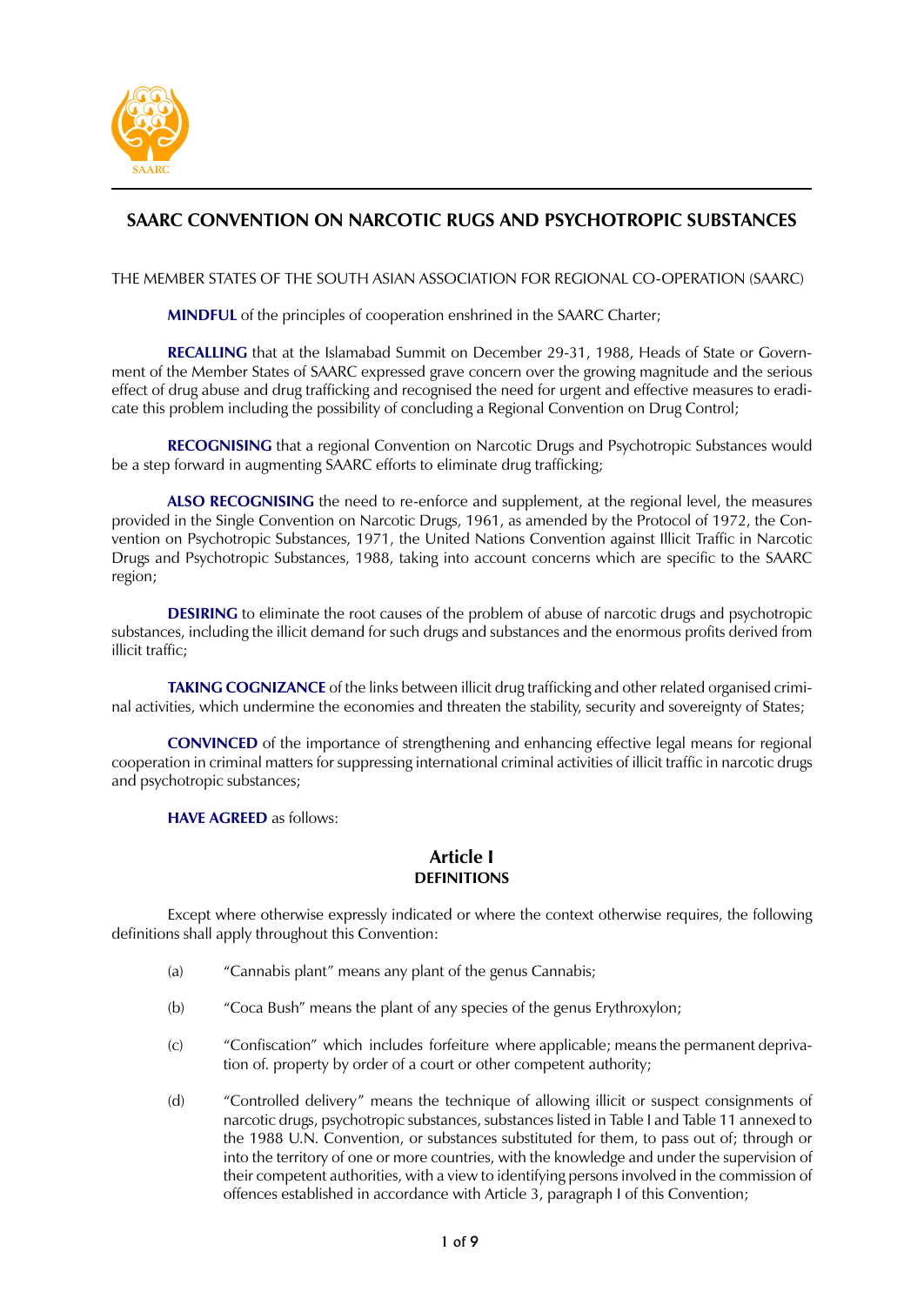- "1961 Convention" means the Single Convention on Narcotic Drugs, 1961;  $(e)$
- "1961 Convention as amended" means the Single Convention on Narcotic Drugs, 1961 as  $(f)$ amended by the 1972 Protocol amending the Single Convention on Narcotic Drugs, 1961;
- "1971 Convention". means the Convention on Psychotropic Substances, 1971;  $(g)$
- $(h)$ "1988 U.N Convention" means the United Nations Convention against Illicit Traffic in Narcotic Drugs and Psychotropic Substances, 1988;
- $(i)$ "Freeze" or "Seize" means to temporarily prohibit the transfer, conversion, disposition or movement of property or temporarily assuming custody or control of properly on the basis of an order issued by a court or a competent authority;
- "illicit traffic" means the offences set forth in Article 3, of this Convention;  $(i)$
- "Narcotic Drug" means any or the substances, natural or synthetic, listed in Schedules I and  $(k)$ Il of the 1961 Convention and the 1961 Convention as amended;
- $($ |) "Opium poppy" means the plant of the species Papaver Somniferum L;
- $(m)$ "Proceeds" means any property derived from or obtained, directly or indirectly, through the commission or an offence established in accordance with Article 3, paragraph 1 of this convention:
- "Property" means assets of every kind, whether corporeal or incorporeal, movable or im- $(n)$ movable, tangible or intangible, and legal documents or instruments evidencing little to, or interest in, such assets;
- "Psychotropic Substance" means any substance natural or synthetic, or any natural material  $(0)$ listed in Schedules I, II, III and IV of the 1971 Convention;
- $(p)$ "Secretary-General" means the Secretary-General of the South Asian Association for Regional Cooperation (SAARC).

#### **Article 2 SCOPE OF THE CONVENTION**

 $1.$ The purpose of this Convention is to promote cooperation among Member States, so that they may address more effectively the various aspects of prevention and control of drug abuse and the suppression of illicit traffic in narcotic drugs and psychotropic substances, which are specific to the SAARC region,

 $\overline{2}$ . Member States in carrying out their obligations under this Convention shall take necessary measures, including legislative and administrative measures, in conformity with the fundamental provisions of their respective domestic legislative systems.

3. Member States shall carry out their obligations under this Convention in a manner consistent with the principles of sovereign equality and territorial integrity of States and that of non-intervention in the domestic affairs of other States

A Member State shall not undertake in the territory of another Member State, the exercise of jurisdic- $\overline{4}$ . tion and performance of functions, which are exclusively, reserved for the authorities of that other State by its domestic law.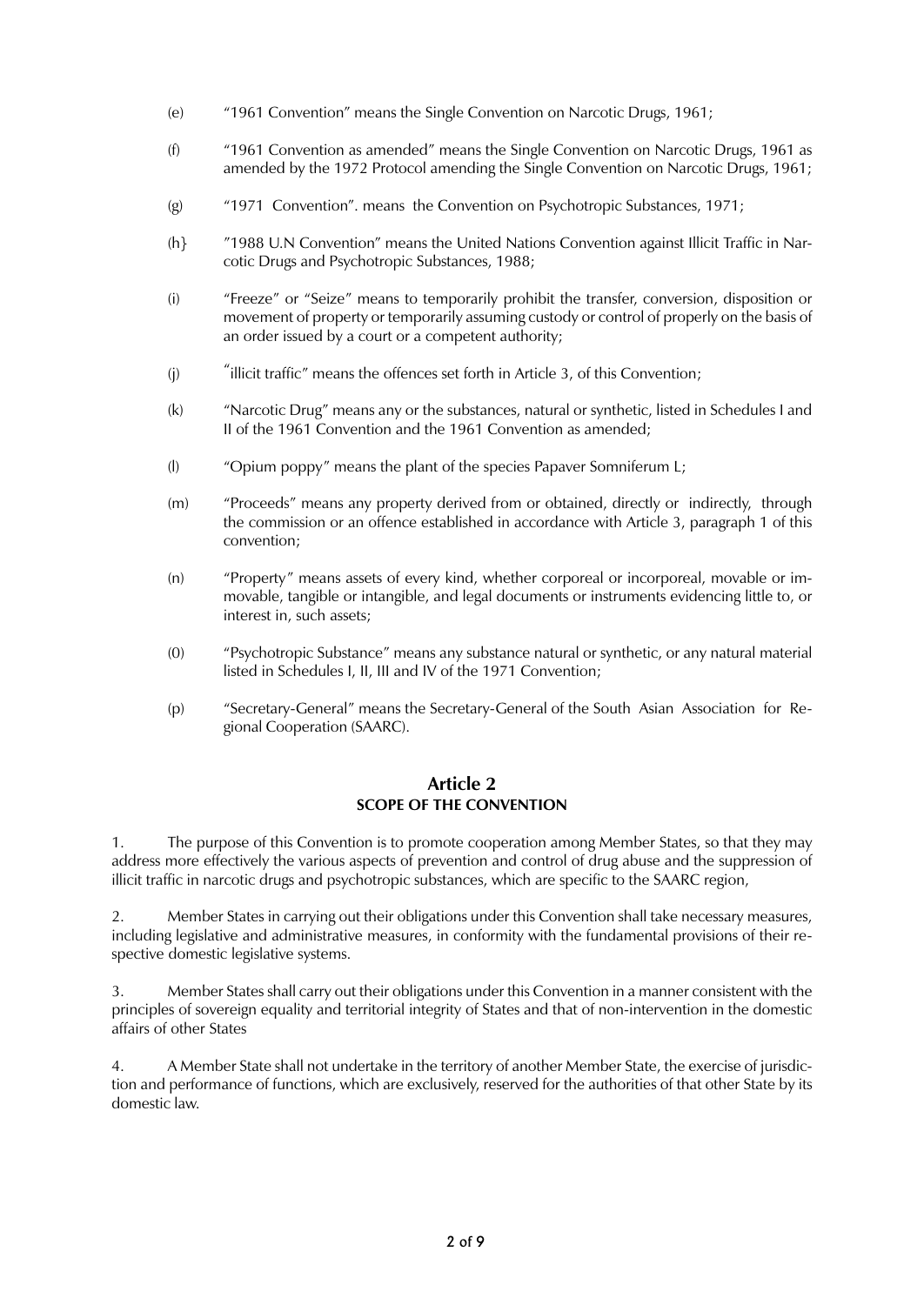# Article 3 **OFFENCES**

 $\mathbf{1}$ . Each Member State shall adopt such measures as may be necessary to establish as criminal offences tinder its domestic law, when committed intentionally:

- $(a)$ the production, manufacture, extraction, preparation, offering, offering for sale, distribution, sale, delivery on any terms whatsoever, brokerage, dispatch, dispatch in transit, transport, importation or exportation of any narcotic drug or any psychotropic substance contrary to the provisions of the 1961 Convention, The 1961 Convention as amended or the 1971 Convention:
- $(b)$ the cultivation of opium poppy, coca bush or cannabis plant for the production of narcotic drugs contrary to the provisions of the 1961 Convention and the 1961 Convention as amended;
- $(C)$ the possession or purchase of any narcotic drug or psychotropic substance for the purpose of any of the activities enumerated in (a) above;
- $(d)$ the manufacture, transport or distribution of equipment or materials, or of substances as listed in Table I and Table II of the 1988 U.N. Convention, knowing that they are being or are to be used in or for the illicit cultivation, production or manufacture of narcotic drugs or psychotropic substances;
- the organisation, management or financing or any of the offences enumerated in (a), (b), (c)  $(e)$ or (d) above;
- $(f)$ the conversion or transfer of property, knowing that such property is derived from the proceeds from any offence or offences established in accordance with sub-paragraph (a), (b), (c), (d) or (C) of this paragraph, or from an act of participation in such offence or offences, for the purpose of concealing or disguising the illicit origin of The properly or of assisting any person who is involved in the commission of such an offence or offences to evade the legal consequences of his actions;
- $(g)$ the concealment or disguise of the true nature, source, location, disposition, movement, rights with respect to, or ownership of property, knowing that such property is derived from an offence or offences established in accordance with sub-paragraph (a), (b), (c), (d) or (e) of this paragraph or from an act of participation in such an offence or offences;
- $(h)$ the acquisition, possession or use of property, knowing, at the time of receipt, that such property was derived from an offence or offences established in accordance with sub-paragraph (a), (b), (c), (d) or (e) of this paragraph or from an act of participation in such offence or offences;
- $(i)$ the possession of equipment or materials, or of substances listed in Table I and Table II, of the 1988 U.N. Convention knowing that they are being or are to be used in or for the illicit cultivation, production or manufacture of narcotic drugs or psychotropic substances;
- publicly inciting or inducing others, by any means, to commit any of the offences established  $\mathsf{I}$ in accordance with this Article or to use narcotic drugs or psychotropic substances illicitly;
- $(k)$ participation in, association or conspiracy to commit, attempts to commit and aiding, abetting, facilitating and counselling the commission of any of the offences established in accordance with this Article.

2. Subject to its constitutional principles and the basic concepts of its legal system, each Member State shall adopt such measures as may be necessary to establish as a criminal offence under its domestic law, when committed intentionally, the possession, purchase or cultivation of narcotic drugs or psychotropic substances for personal consumption contrary to the provisions of the 1961 Convention, the 1961 Convention as amended or the 1971 Convention.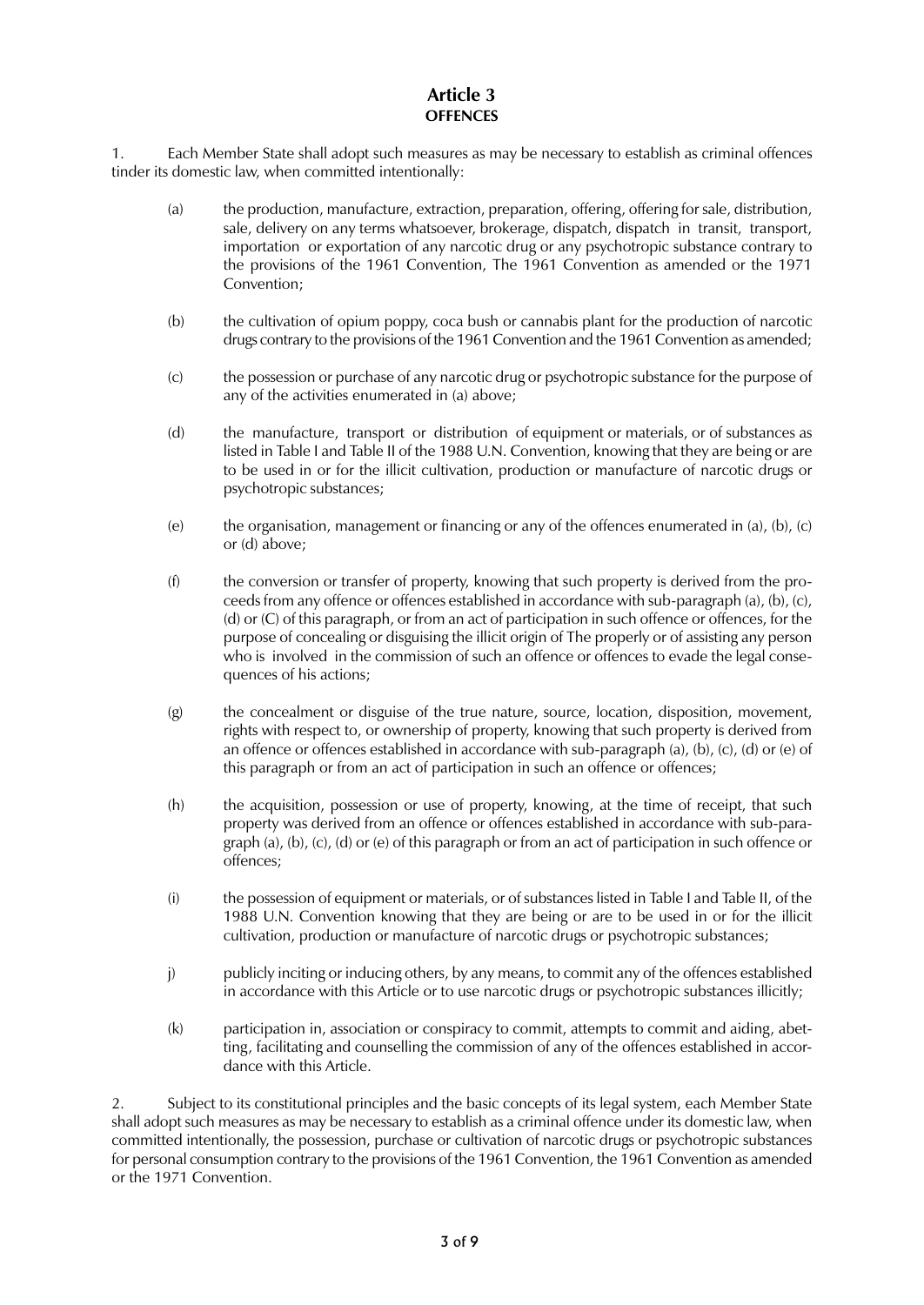# Article 4 **SANCTIONS**

Each Member State shall make the commission or the offences established in accordance with Article  $1<sup>1</sup>$ 3 punishable by appropriate penalties, which take into account their grave nature.

 $2<sub>1</sub>$ The Member States may provide in addition to conviction or punishment for an offence established in accordance with Article 3, paragraph 1 that the offender shall undergo measures such as treatment, education, after-care, rehabilitation or social re-integration.

 $3.$ Notwithstanding anything contained in the preceding paragraphs, in appropriate cases of a minor nature, the Member States may provide, as alternatives to conviction or punishment, measures such as education, rehabilitation or social re-integration, as well as, when the offender is a drug abuser, treatment and aftercare.

 $4.$ The Member States shall ensure that their courts and other competent authorities having jurisdiction can take into account factual circumstances which make the commission of the offences established in accordance with Article 3, paragraph t particularly serious, such as

- the involvement in the offence of an organised criminal group to which the offender belongs;  $(a)$
- the involvement of the offender in other international organised criminal activities;  $(b)$
- the involvement of the offender in other illegal activities facilitated by commission of the  $(C)$ offence:
- the use of violence or arms by the offender;  $(d)$
- the fact that the offender holds a public office and that the offence is connected with the  $(e)$ office in question;
- the victimisation or use of minors;  $(f)$
- the fact That the offence is committed in a penal institution or in an educational institution or  $g$ ) social service facility or in their immediate vicinity or in other places to which school children and students resort for educational, sports and social activities;
- prior conviction, particularly for similar offences, whether foreign or domestic, to the extent  $(h)$ permitted under the domestic law of a Member State.

5. The Member States shall also ensure that their courts or other competent authorities bear in mind the serious nature of the offences established in accordance with Article 3, paragraph I or the circumstances enumerated in paragraph 4 of this Article, when considering the eventuality of early release or parole of persons convicted for such offences.

#### **Article 5 JURISDICTION**

Each Member State shall take such measures as may be necessary to establish its jurisdiction over the  $1<sub>1</sub>$ offences established in accordance with Article 3, paragraph I when:

- $(a)$ the offence is committed in its territory;
- the offence is committed on board a vessel flying its flag or an aircraft, which is registered  $(b)$ under its laws at the time the offence, is committed;
- the offence is committed by one of its nationals or by a person who has his habitual resi- $(C)$ dence in that territory;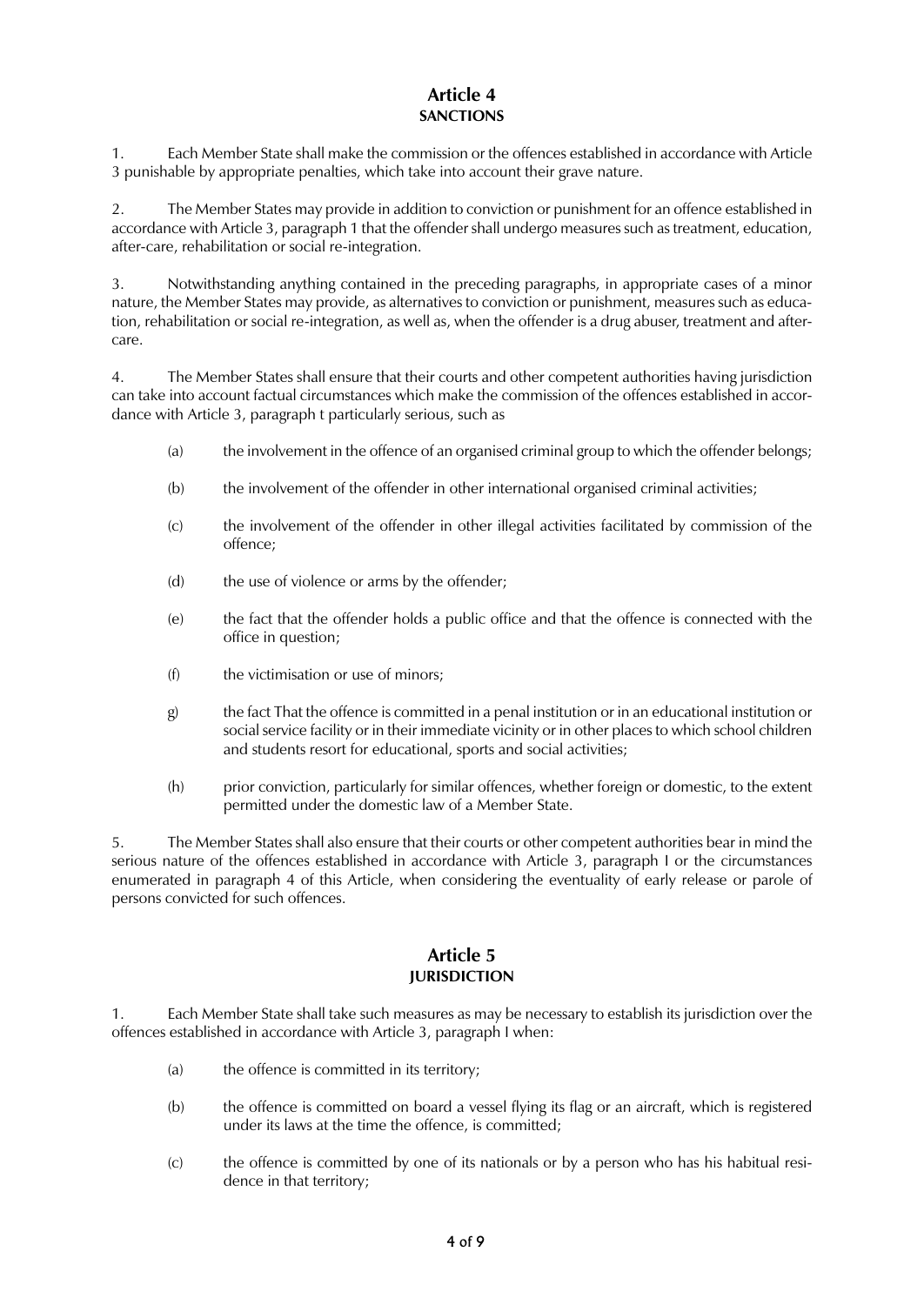$(d)$ the offence is one of those established in accordance with Article 3, paragraph 1(k) and is committed outside its territory with a view to the commission, within its territory, of an offence established in accordance with Article 3, paragraph I.

 $2.$ Each Member State may likewise take such measures as nay be necessary to establish its jurisdiction over the offences established in accordance with Article 3, paragraph I, in cases where the alleged offender is present in its territory and it does not extradite him to another Member State.

 $\overline{3}$ . This Convention does not exclude the exercise or any criminal jurisdiction established by a Member State in accordance with domestic law.

#### Article 6 PROVISION OF INFORMATION

 $1.$ The Member State in which any or the offences established in accordance with Article 3, paragraph 1, has been committed shall, if it has reason to believe that, an alleged offender had fled from its territory, communicate to all other States concerned all the pertinent facts regarding the offence committed and all available information regarding the identity of the alleged offender.

2. Upon being satisfied that the circumstances so warrant, the Member State in whose territory the alleged offender is present shall take appropriate measures under its domestic law so as to ensure his presence for the purpose of prosecution or extradition. Such measures shall be notified, without delay to:

- the State where the offence was committed, and  $(a)$
- the State or States of which the alleged offender is a national or if he is a stateless person in  $(b)$ whose territory he permanently resides,

# Article 7 **PROSECUTION**

The Member State in whose territory the alleged offender is present shall, if it does not extradite him, submit, without exception whatsoever and without undue delay, the case to its competent authorities for the purpose of prosecution through proceedings in accordance with the laws of that State.

## **Article 8 EXTRADITION**

To the extent that the offences established in accordance with Article 3, paragraph I, are not listed as  $1.$ extraditable offences in any Extradition Treaty existing between Member States, they shall be deemed to be included as such therein.

2. Member States undertake to include the offences established in accordance with Article 3, paragraph I, as extraditable offences m every future Extradition Treaty to be concluded between them.

If a Member State which makes extradition conditional on the existence of a Treaty receives a request  $3.$ for extradition from another Member State with which it has no Extradition Treaty, the requested State may, at its option, consider this Convention as the basis for extradition in respect of the offences established in accordance with Article 3, paragraph I.

 $4.$ Member States which do not make extradition conditional on the existence of a Treaty, shall recognise the offences established in accordance with Article 3, paragraph I, as extraditable offences between themselves.

5. Extradition shall be subject to the law of the requested Stale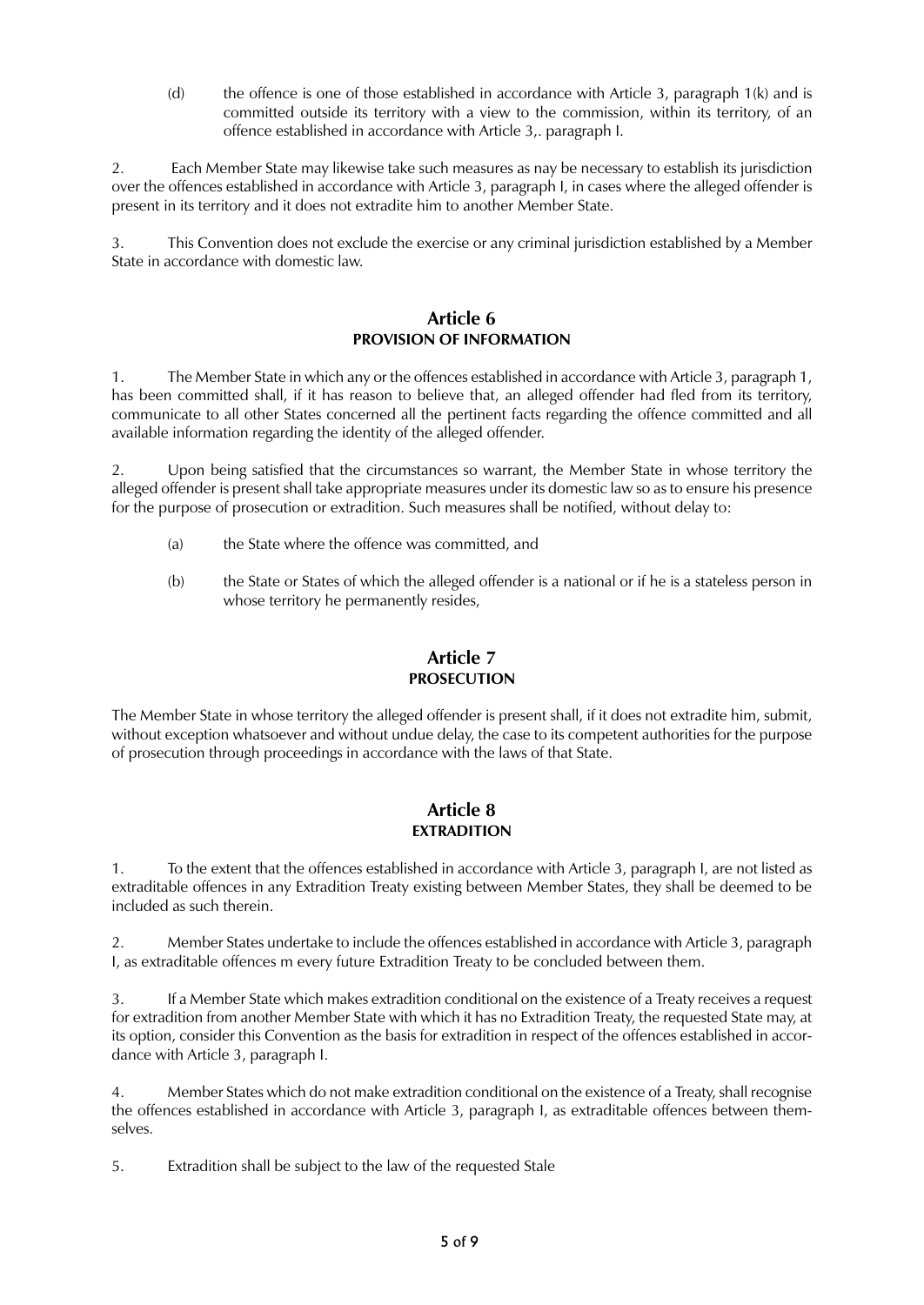#### **Article 9** NON-FISCAL AND NON-POLITICAL OFFENCES

The offences established in accordance with Article 3, paragraph shall not be regarded as fiscal offences or as political offences or as offences connected with a political offence or as offences inspired by political motives, without prejudice to the constitutional limitations and the fundamental domestic law of the Member States.

## **Article 10 CONFISCATION**

- $1<sub>1</sub>$ Each Member State shall adopt such measures as may be necessary to enable the confiscation of:
	- Proceeds derived from offences established in accordance with Article 3, paragraph 1, or  $(a)$ property the value of which corresponds to that of such proceeds;
	- $(b)$ Narcotic drugs and psychotropic substances, materials and equipment or other instrumentalities used in or intended for use in any manner in offences established in accordance with Article 3,

 $\mathcal{P}$ Each Member State shall also adopt such measures as may be necessary to enable its competent authorities to identify, trace and freeze or seize proceeds, property, instrumentalities Or any other things referred to in paragraph I or this Article for the purpose of eventual confiscation.

#### **Article 11 MUTUAL LEGAL ASSISTANCE**

The Member States shall afford one another pursuant to this Article, the widest measures of mutual  $1$ legal assistance in investigations prosecutions arid judicial proceedings in relation to criminal offences established in accordance with Article 3, paragraph I.

 $\overline{2}$ . Mutual legal assistance to be afforded in accordance with this Article may be requested for all or any of the following purposes:

- $(a)$ Taking evidence or statements from persons;
- Effective service of judicial documents;  $(b)$
- $(C)$ Executing searches and seizures;
- $(d)$ Examining objects arid sites;
- Providing information and evidentiary items;  $(e)$
- $(f)$ Providing originals or certified copies of relevant documents and records, including bank, financial, corporate or business records;
- Identifying or tracing proceeds, property, instrumentalities or other things for evidentiary g) purposes

3. The Member States may afford one another any other forms of mutual legal assistance allowed by the domestic law of the requested State.

Upon request, the Member States shall facilitate or encourage, to the extent consistent with their 4. domestic law and practice, the presence or availability of persons, including persons in custody, who consent to assist in investigations or participate in proceedings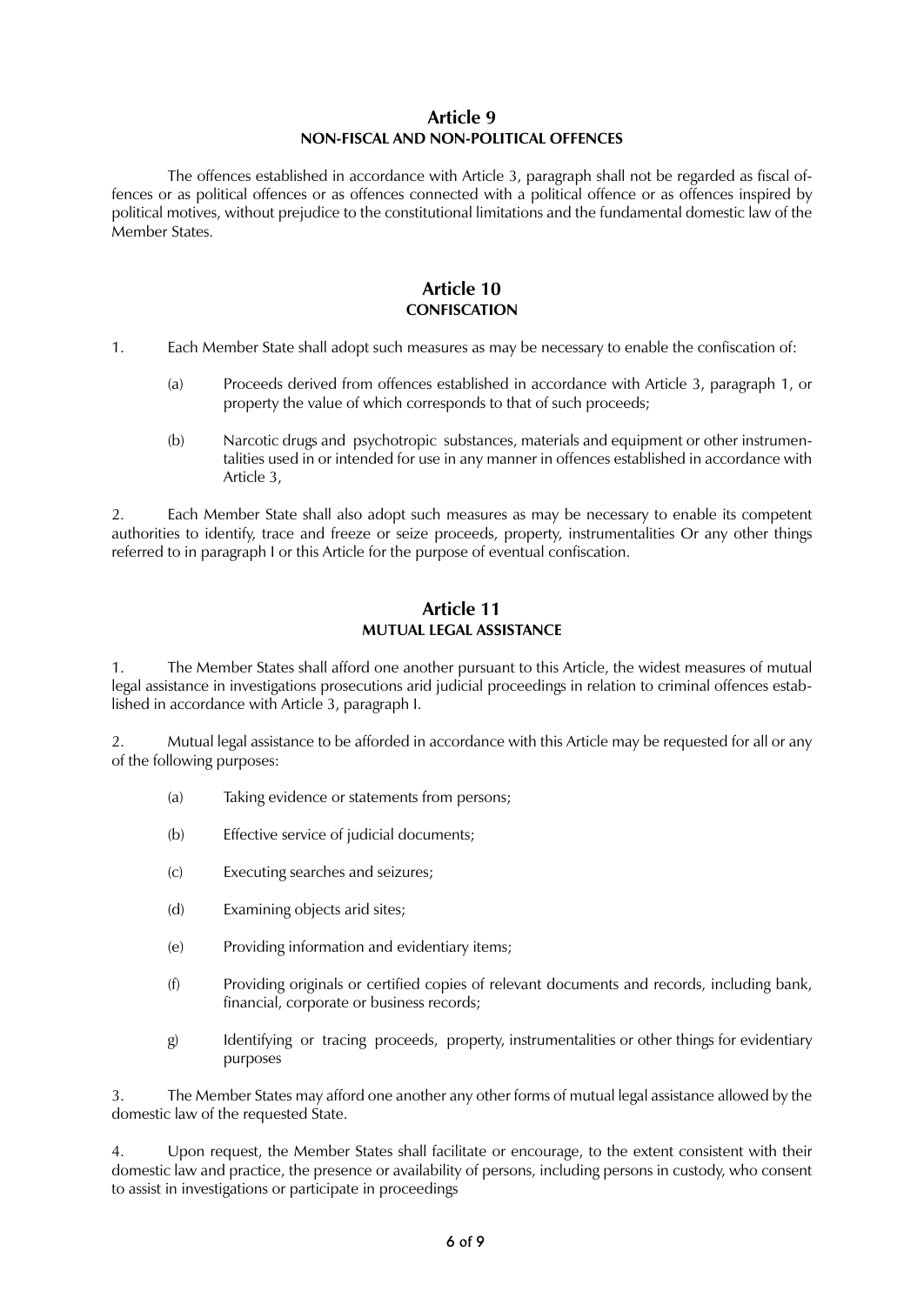5. A Member State shall not decline to render mutual legal assistance under this Article on the ground of bank secrecy.

6. The provisions of this Article shall not affect the obligations under any other treaty, bilateral or multilateral, which governs or will govern, in whole or in part, mutual legal assistance in criminal matters

The Member States shall designate an authority, or when necessary authorities, which shall have the  $\overline{7}$ responsibility and power to execute requests for mutual legal assistance or to transmit them to the competent authorities for execution the authority or the authorities designated for this purpose shall be notified directly to each Member State and to the Secretary-General. Transmission or requests for mutual legal assistance and any communication related thereto shall be effected between the authorities designated by the States; this requirement shall be without prejudice to the right of a State to require that such requests and communications be addressed to it through diplomatic channels and, in urgent circumstances, where the States agree, through channels of the International Criminal Police Organisation, if possible.

Requests for mutual legal assistance shall be made in writing. In urgent circumstances, and where 8. agreed to by the States, requests may be made orally, which shall he confirmed in writing forthwith.

- The identity of the authority making the request;  $(a)$
- The subject matter and nature of the investigation prosecution or proceeding to which the  $(b)$ request relates and the name and the functions of the authority conducting such investigation, prosecution or proceeding;
- $(e)$ A summary of the relevant facts, except in respect of requests for the purpose of services of judicial documents;
- $(d)$ A description of the assistance sought and details of any particular procedure the requesting State wishes to he followed;
- Where possible, the identity, location and nationality of any person concerned;  $(e)$
- $(f)$ The purpose for which the evidence, information or action is sought.

 $10.$ The requested State may request additional information when k appears necessary for the execution of the request in accordance with its domestic law or when it can facilitate such execution.

A request shall be executed in accordance with the domestic law of the requested State and where  $11.$ possible, in accordance with the procedure specified in the request.

 $12.$ The requesting State shall not transmit nor use information or evidence furnished by the requested State for investigations, prosecutions or proceedings other than those stated in the request without the prior consent of the requested State.

13. The requesting State may require that the requested State keep confidential the fact and substance of the request, except to the extent necessary to execute the request. If the requested State cannot comply with the requirement of confidentiality, it shall promptly inform the requesting State.

- 14. Mutual legal assistance may be refused:
	- If the request is not made in conformity with the provisions of this Article;  $(a)$
	- $(b)$ If the requested State considers that execution of the request is likely to prejudice its sovereignty, security, public order (ordre public) or other essential interest;

 $(C)$ If the authorities of the requested State would be prohibited by its domestic law from carrying out the action requested with regard to any similar offence, had it been subject to investigation, prosecution or proceedings under their own jurisdiction;

 $(d)$ If it would be contrary to the legal system of the requested State relating to mutual legal assistance for the request to be granted.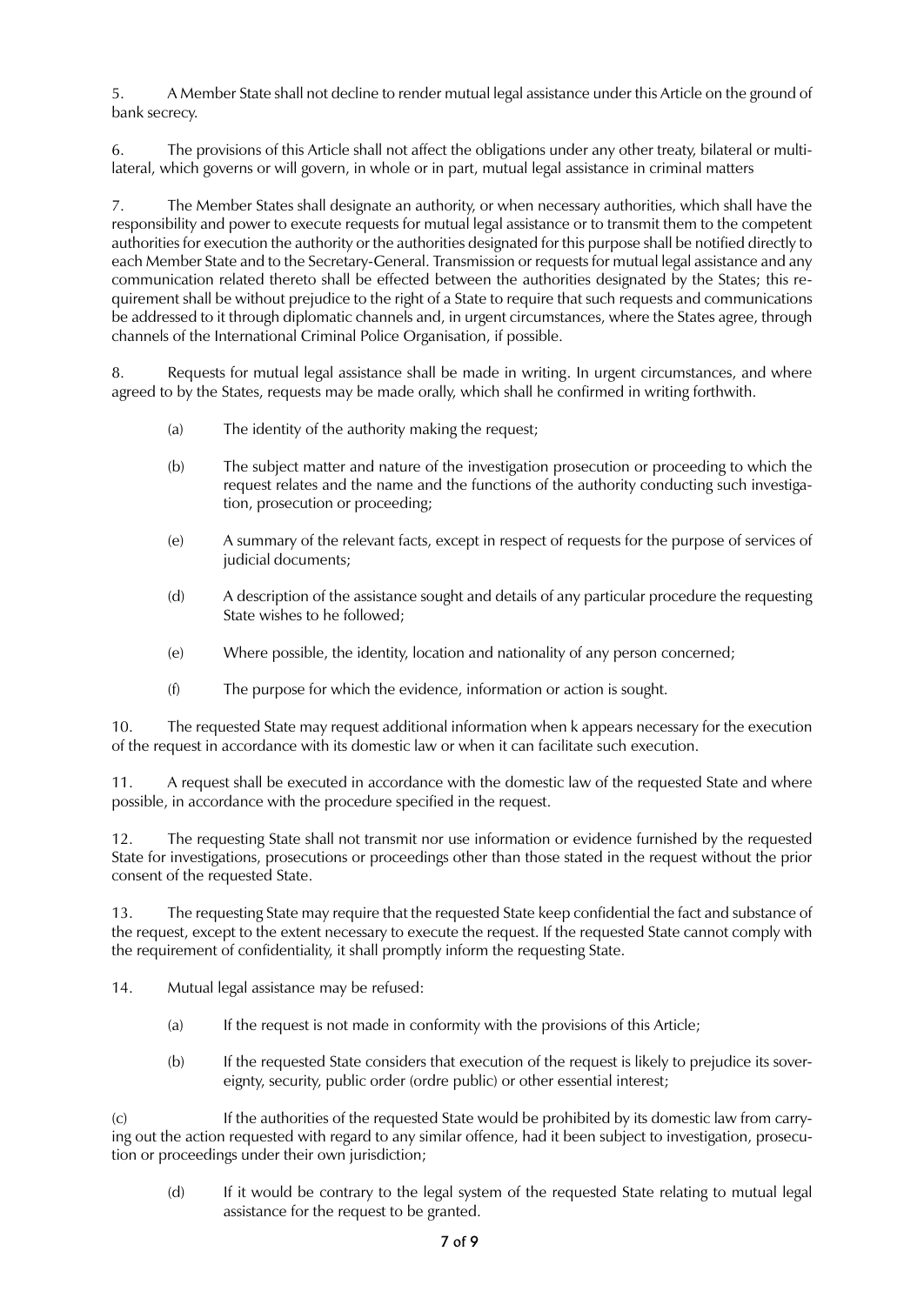$15.$ Reasons shall be given for any refusal of mutual legal assistance.

16. Mutual legal assistance may be postponed by the requested State on the ground that it interferes with an ongoing investigation, prosecution or proceeding. In such a case, the requested Slate shall consult with the requesting State to determine it the assistance call still be given subject to such terms and conditions as the requested State deems necessary.

17. A witness, expert or other person who consents to give evidence in a proceeding or to assist in an investigation, prosecution or judicial proceeding in the territory of the requesting State, shall not be prosecuted, detained, punished or subjected to any other restriction of his personal liberty in that territory in respect of acts, omissions or convictions prior to his departure from the territory of the requested State. Such safe conduct shall cease when the witness, expert or other person having had, for a period of fifteen consecutive days, or 0 for any period agreed upon by the States, from the date on which he has been officially informed that his presence Is no longer required by the judicial authorities, an opportunity of leaving, has nevertheless remained voluntarily in the territory or, having left it, has returned of his own free will.

The ordinary costs of executing a request shall be borne by the requested State, unless otherwise 18 agreed to by the States concerned. If expenses of a substantial or extraordinary nature are or will be required to fulfill the request, the States shall consult to determine the terms and conditions under which the request will be executed as well as the manner in which the costs shall be borne.

# **Article 12**

## MEASURES TO ERADICATE ILLICIT CULTIVATION OF NARCOTIC PLANTS AND TO ELIMINATE ILLICIT DEMAND FOR NARCOTIC DRUGS AND PSYCHOTROPIC SUBSTANCES

Each Member State shall take appropriate measures to prevent illicit cultivation of and to eradicate  $1.$ plants containing narcotic or psychotropic substances, such as opium poppy, coca bush and cannabis plants, cultivated illicitly in its territory.

The Member States may cooperate to increase the effectiveness of eradication efforts. Towards this 2. end, Member States shall also facilitate the exchange or scientific and technical information and the conduct of research concerning eradication.

The Member States shall adopt appropriate measures aimed at eliminating or reducing illicit demand  $3.$ for narcotic drugs and psychotropic substances, with a view to reducing human suffering and eliminating financial! Incentives for illicit traffic.

The Member States may also take necessary measures for early destruction or lawful disposal of the  $4.$ narcotic drugs, psychotropic substances and substances listed in Table I and Table II of the 1988 U.N. Convention, which have been seized or confiscated.

#### **Article 13 SUPPRESSION OF OFFENCES**

The Member States shall cooperate closely with one another, consistent with their respective domes- $1<sub>1</sub>$ tic legal and administrative systems, with a view to enhancing the effectiveness of law enforcement action to suppress he commission of offences established in accordance with Article 3, paragraph I. For this purpose they may establish and maintain channels of communication between their competent agencies to facilitate the secure and rapid exchange or information concerning all aspects of such offences.

 $2.$ The Member States may take necessary measures to allow for the appropriate use or controlled delivery on the basis of bilateral agreements with a view to identifying persons involved in offences established in accordance with Article 3, paragraph I, and to taking legal action against them.

#### **Article 14 CO-OPERATION & INFORMATION**

The Member States shall furnish information to each other and lo the Secretary-General on the implementation of this Convention in their territories and in particular;